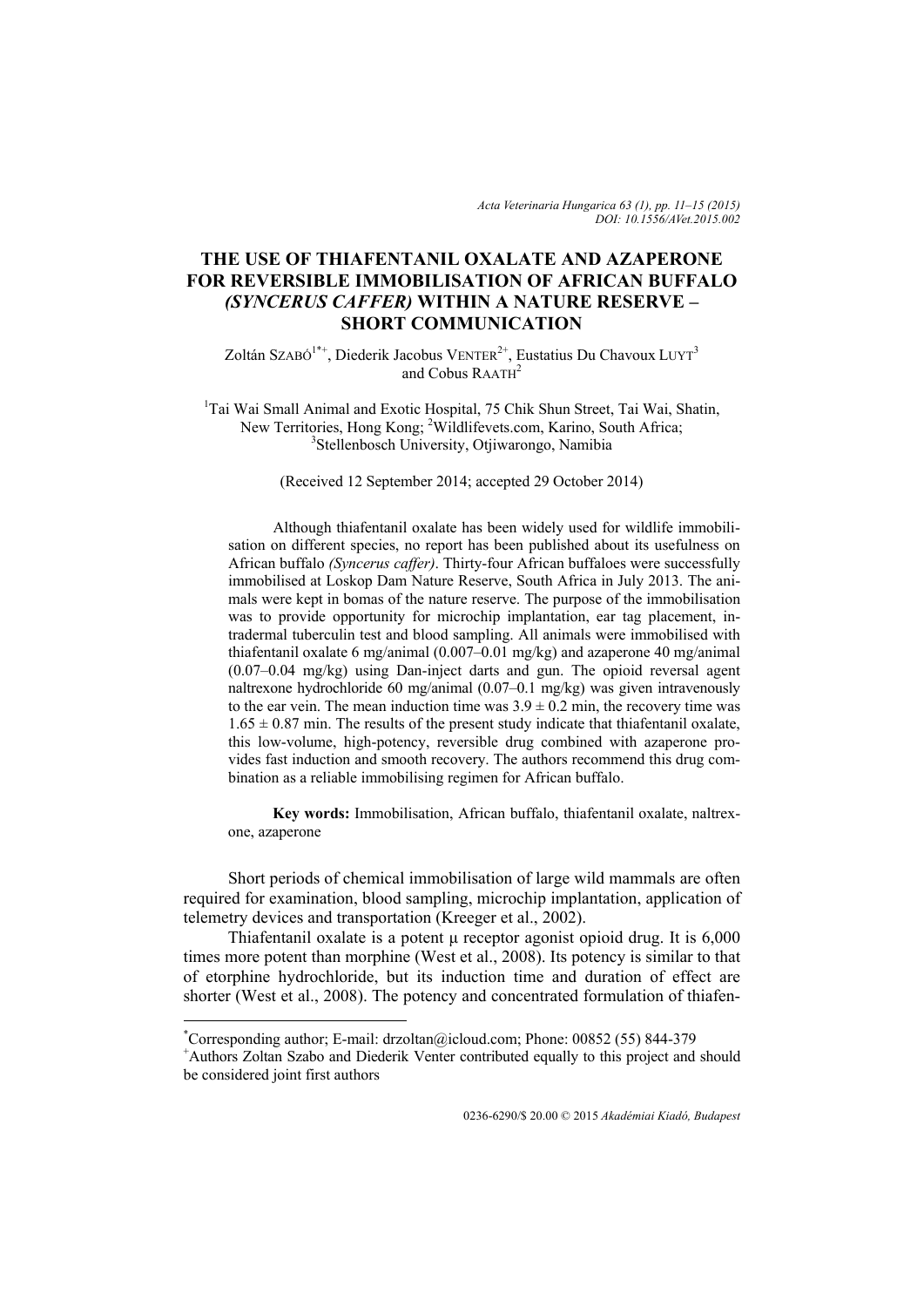tanil oxalate (usually 10 mg/ml) make it very useful for remote delivery, but these factors increase the chance of accidental human intoxication ([West et al.,](https://www.researchgate.net/publication/285355815_Zoo_Animal_and_Wildlife_Immobilization_and_Anesthesia?el=1_x_8&enrichId=rgreq-90a361c02011b18cff76529c77557037-XXX&enrichSource=Y292ZXJQYWdlOzI3MjA3OTY5ODtBUzoyMDE0MjYyMjg3ODEwNjJAMTQyNTAzNTE2Mzk0NA==) [2008](https://www.researchgate.net/publication/285355815_Zoo_Animal_and_Wildlife_Immobilization_and_Anesthesia?el=1_x_8&enrichId=rgreq-90a361c02011b18cff76529c77557037-XXX&enrichSource=Y292ZXJQYWdlOzI3MjA3OTY5ODtBUzoyMDE0MjYyMjg3ODEwNjJAMTQyNTAzNTE2Mzk0NA==)). The effect of thiafentanil can be reversed with naltrexone ([West et al.,](https://www.researchgate.net/publication/285355815_Zoo_Animal_and_Wildlife_Immobilization_and_Anesthesia?el=1_x_8&enrichId=rgreq-90a361c02011b18cff76529c77557037-XXX&enrichSource=Y292ZXJQYWdlOzI3MjA3OTY5ODtBUzoyMDE0MjYyMjg3ODEwNjJAMTQyNTAzNTE2Mzk0NA==) [2008](https://www.researchgate.net/publication/285355815_Zoo_Animal_and_Wildlife_Immobilization_and_Anesthesia?el=1_x_8&enrichId=rgreq-90a361c02011b18cff76529c77557037-XXX&enrichSource=Y292ZXJQYWdlOzI3MjA3OTY5ODtBUzoyMDE0MjYyMjg3ODEwNjJAMTQyNTAzNTE2Mzk0NA==)).

Naltrexone is a competitive, pure opioid receptor antagonist at μ and κ receptors, and to a lesser extent at δ receptors (Plumb, 2011; Taylor et al., 2013). In human medicine it is used in the management of opioid and alcohol dependence (Taylor et al., 2013). In veterinary medicine it is the antidote of choice for etorphine, carfentanil and thiafentanil. The advantage of naltrexone over naloxone is that it has a longer metabolic half-life, and thus renarcotisation is rarely a problem when naltrexone is used (Kreeger et al., 2002).

Azaperone is a neuroleptic sedative drug belonging to the butyrophenone class. It acts mainly as a dopamine antagonist but also has some antihistaminic and anticholinergic properties (Plumb, 2011). It is a common tranquiliser of choice in most anaesthetic drug combinations in wildlife medicine (Kreeger et al., 2002). It causes sedation and vasodilatation, decreases the heart rate, and can reduce the side effects of opioids by increasing the respiratory rate and suppressing vomiting ([Wolfe et al., 2008](https://www.researchgate.net/publication/23158425_Immobilization_of_Black_Bears_Ursus_americanus_with_a_Combination_of_Butorphanol_Azaperone_and_Medetomidine?el=1_x_8&enrichId=rgreq-90a361c02011b18cff76529c77557037-XXX&enrichSource=Y292ZXJQYWdlOzI3MjA3OTY5ODtBUzoyMDE0MjYyMjg3ODEwNjJAMTQyNTAzNTE2Mzk0NA==)). Interestingly, it can cause aggression in oryx (Kreeger et al., 2002).

Thiafentanil has been widely used for wildlife immobilisation on different species: nyala ([Cooper et al., 2005](https://www.researchgate.net/publication/7840481_Anaesthesia_of_nyala_Tragelaphus_angasi_with_a_combination_of_thiafentanil_A3080_medetomidine_and_ketamine?el=1_x_8&enrichId=rgreq-90a361c02011b18cff76529c77557037-XXX&enrichSource=Y292ZXJQYWdlOzI3MjA3OTY5ODtBUzoyMDE0MjYyMjg3ODEwNjJAMTQyNTAzNTE2Mzk0NA==)), Lichtenstein's hartebeest ([Citino et al.,](https://www.researchgate.net/publication/11334926_Anesthesia_of_Boma-captured_Lichtenstein) [2002](https://www.researchgate.net/publication/11334926_Anesthesia_of_Boma-captured_Lichtenstein)), mule deer ([Wolfe et al., 2004](https://www.researchgate.net/publication/8351505_Immobilization_of_Mule_deer_with_thiafentanil_A-3080_or_thiafentanil_plus_xylazine?el=1_x_8&enrichId=rgreq-90a361c02011b18cff76529c77557037-XXX&enrichSource=Y292ZXJQYWdlOzI3MjA3OTY5ODtBUzoyMDE0MjYyMjg3ODEwNjJAMTQyNTAzNTE2Mzk0NA==)), emu ([Cushing et al., 2010](https://www.researchgate.net/publication/45088457_Use_of_Thiafentanil-Medetomidine_for_the_Induction_of_Anesthesia_in_Emus_Dromaius_novaehollandiae_Within_a_Wild_Animal_Park?el=1_x_8&enrichId=rgreq-90a361c02011b18cff76529c77557037-XXX&enrichSource=Y292ZXJQYWdlOzI3MjA3OTY5ODtBUzoyMDE0MjYyMjg3ODEwNjJAMTQyNTAzNTE2Mzk0NA==)), Tibetan yak ([Cushing et al., 2011](https://www.researchgate.net/publication/51954426_Anesthesia_of_Tibetan_Yak_Bos_grunniens_Using_Thiafentanil_-_Xylazine_and_Carfentanil_-_Xylazine?el=1_x_8&enrichId=rgreq-90a361c02011b18cff76529c77557037-XXX&enrichSource=Y292ZXJQYWdlOzI3MjA3OTY5ODtBUzoyMDE0MjYyMjg3ODEwNjJAMTQyNTAzNTE2Mzk0NA==)), gaur ([Napier et al., 2011](https://www.researchgate.net/publication/230806232_Comparison_of_Carfentanil-Xylazine_and_Thiafentanil-_Medetomidine_in_Electroejaculation_of_Captive_Gaur_Bos_gaurus?el=1_x_8&enrichId=rgreq-90a361c02011b18cff76529c77557037-XXX&enrichSource=Y292ZXJQYWdlOzI3MjA3OTY5ODtBUzoyMDE0MjYyMjg3ODEwNjJAMTQyNTAzNTE2Mzk0NA==)), axis deer ([Smith et al., 2006](https://www.researchgate.net/publication/6491355_Anesthesia_of_male_axis_deer_Axis_axis_Evaluation_of_thiafentanil_medetomidine_and_ketamine_versus_medetomidine_and_ketamine?el=1_x_8&enrichId=rgreq-90a361c02011b18cff76529c77557037-XXX&enrichSource=Y292ZXJQYWdlOzI3MjA3OTY5ODtBUzoyMDE0MjYyMjg3ODEwNjJAMTQyNTAzNTE2Mzk0NA==)) and greater rhea ([Ter Beest et al., 2012](https://www.researchgate.net/publication/234009133_Thiafentanil-dexmedetomidine-telazol_anesthesia_in_greater_rheas_Rhea_americana?el=1_x_8&enrichId=rgreq-90a361c02011b18cff76529c77557037-XXX&enrichSource=Y292ZXJQYWdlOzI3MjA3OTY5ODtBUzoyMDE0MjYyMjg3ODEwNjJAMTQyNTAzNTE2Mzk0NA==)). The thiafentanil–azaperone combination for African buffalo *(Syncerus caffer)* immobilisation has been mentioned in books (Kreeger et al., 2002; [West et al., 2008](https://www.researchgate.net/publication/285355815_Zoo_Animal_and_Wildlife_Immobilization_and_Anesthesia?el=1_x_8&enrichId=rgreq-90a361c02011b18cff76529c77557037-XXX&enrichSource=Y292ZXJQYWdlOzI3MjA3OTY5ODtBUzoyMDE0MjYyMjg3ODEwNjJAMTQyNTAzNTE2Mzk0NA==)). The authors, however, could not find any peer-reviewed journal article about its usefulness on this species.

Thirty-four African buffaloes were successfully anaesthetised at Loskop Dam Nature Reserve, Mpumalanga, South Africa (S: 25°24', E: 29°21') on 23 July 2013. These animals belong to the largest subspecies of the African buffalo, the Cape buffalo *(Syncerus caffer caffer)*. The animals were captured in the nature reserve and transported to bomas (boma is a South-African term to describe a fortified livestock enclosure or stockade) on the reserve, where they were housed in five groups of six to 11 animals, corresponding to the different herds from which they were captured.

The purpose of immobilisation in the boma was to provide opportunity for microchip implantation, morphometric measurements, photography, ear tag placement, intradermal tuberculin test and for blood sampling for foot and mouth disease, brucellosis *(Brucella abortus)* and corridor disease *(Theileria parva)* diagnosis. The estimated body weights of the animals were 600–900 kg. Due to health and safety reasons, all animals within a boma were immobilised at the same time. The procedure took place in the early morning. The food was with-

*Acta Veterinaria Hungarica 63, 2015*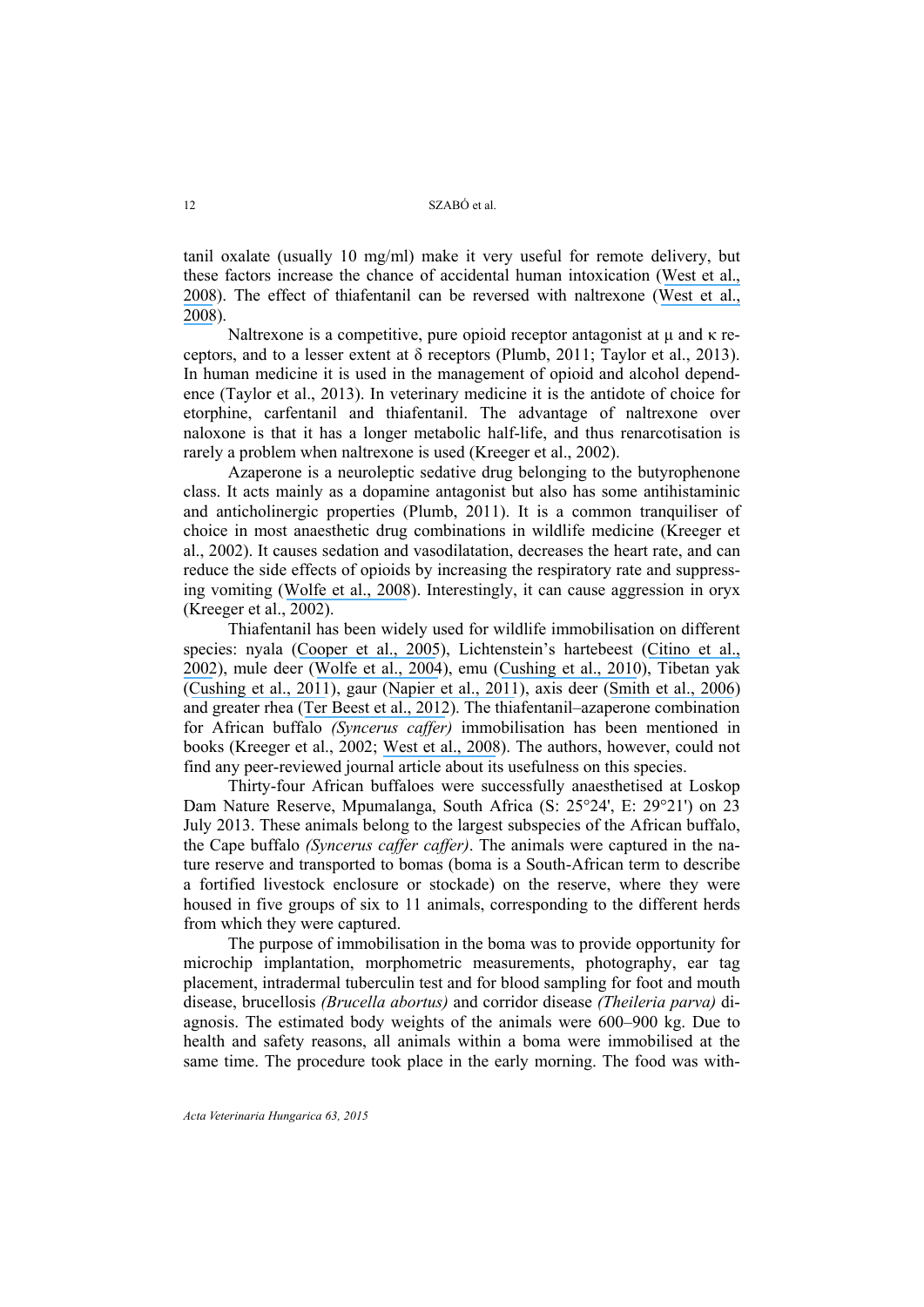held for 24 h and water for 12 h to prevent regurgitation of the rumen contents and the development of rumen tympany as a result of the immobilisation.

Each buffalo was immobilised with thiafentanil oxalate (A3080, 10 mg/ml Wildlife Pharmaceuticals, White River, Mpumalanga, South Africa) at a dose of 6 mg/animal (0.007–0.01 mg/kg) and azaperone (Stresnil, 40 mg/ml, Schering-Plough Animal Health, Kenilworth, New Jersey, USA) at a dose of 40 mg/ animal (0.07–0.04 mg/kg) intramuscularly, using Dan-inject darts and gun (Dan Inject ApS, Børkop, Denmark).

After immobilisation, the animals were moved to sternal recumbency and their eyes were covered using blindfolds to decrease external visual stimulation and calm the animals ([Mitchell et al., 2004;](https://www.researchgate.net/publication/248335801_The_effects_of_blindfolding_on_behavior_and_heart_rate_in_beef_cattle_during_restraint?el=1_x_8&enrichId=rgreq-90a361c02011b18cff76529c77557037-XXX&enrichSource=Y292ZXJQYWdlOzI3MjA3OTY5ODtBUzoyMDE0MjYyMjg3ODEwNjJAMTQyNTAzNTE2Mzk0NA==) [West et al., 2008](https://www.researchgate.net/publication/285355815_Zoo_Animal_and_Wildlife_Immobilization_and_Anesthesia?el=1_x_8&enrichId=rgreq-90a361c02011b18cff76529c77557037-XXX&enrichSource=Y292ZXJQYWdlOzI3MjA3OTY5ODtBUzoyMDE0MjYyMjg3ODEwNjJAMTQyNTAzNTE2Mzk0NA==)).

Blood samples were taken from the jugular vein as soon as practical after immobilisation. Induction time was recorded as the time from darting until sternal or lateral recumbency was attained, and recovery time was the interval from receiving the reversal agent until the animal was able to maintain a standing posture. Palpebral and corneal reflexes, muscle tones as well as heart and respiratory rates were routinely monitored during the immobilisation, but only the respiratory rate was recorded in the case of 10 animals. Unfortunately, due to the number of animals immobilised at the same time, detailed monitoring using a pulse oximeter, ECG device capnograph or blood pressure meter was not possible.

The reversal agent naltrexone hydrochloride (Trexonil 50 mg/ml, Wildlife Laboratories, Fort Collins, Colorado, USA) was given intravenously into the ear vein at a dose of 60 mg/animal (0.07–0.1 mg/kg) after all the procedures on all the animals within a boma had been completed. The handling time, taken as the time between when the last animal within a boma reached recumbency and the time when the reversal agent was administered, was 17–25 min. For safety reasons, all animals within a boma were reversed at the same time and the veterinary staff left the enclosure immediately.

To compare the induction and recovery times of male and female buffalos, resampling approximation of the *t*-test was performed using Resampling Stats Add-in for Excel (Statistics.com, Arlington, USA) and Microsoft Excel (Microsoft, Washington, U.S.) software.

The mean induction time of the buffaloes ( $n = 34$ ; 11 males and 23 females) was  $3.9 \pm 0.2$  min (range: 3.5–4 min) and the recovery time was  $1.65 \pm$ 0.87 min (range: 1–4 min). The induction and recovery times of female and male buffalos were not significantly different  $(P > 0.05)$ .

The respiratory rate was recorded in the case of 10 animals. The mean respiratory rate was  $29.4 \pm 8.81$ /min (range: 14–48/min).

Regardless of the fasting before the immobilisation, one female buffalo regurgitated a small amount of fluid during the procedure. The oral cavity of the animal was immediately cleaned to prevent aspiration of the rumen content.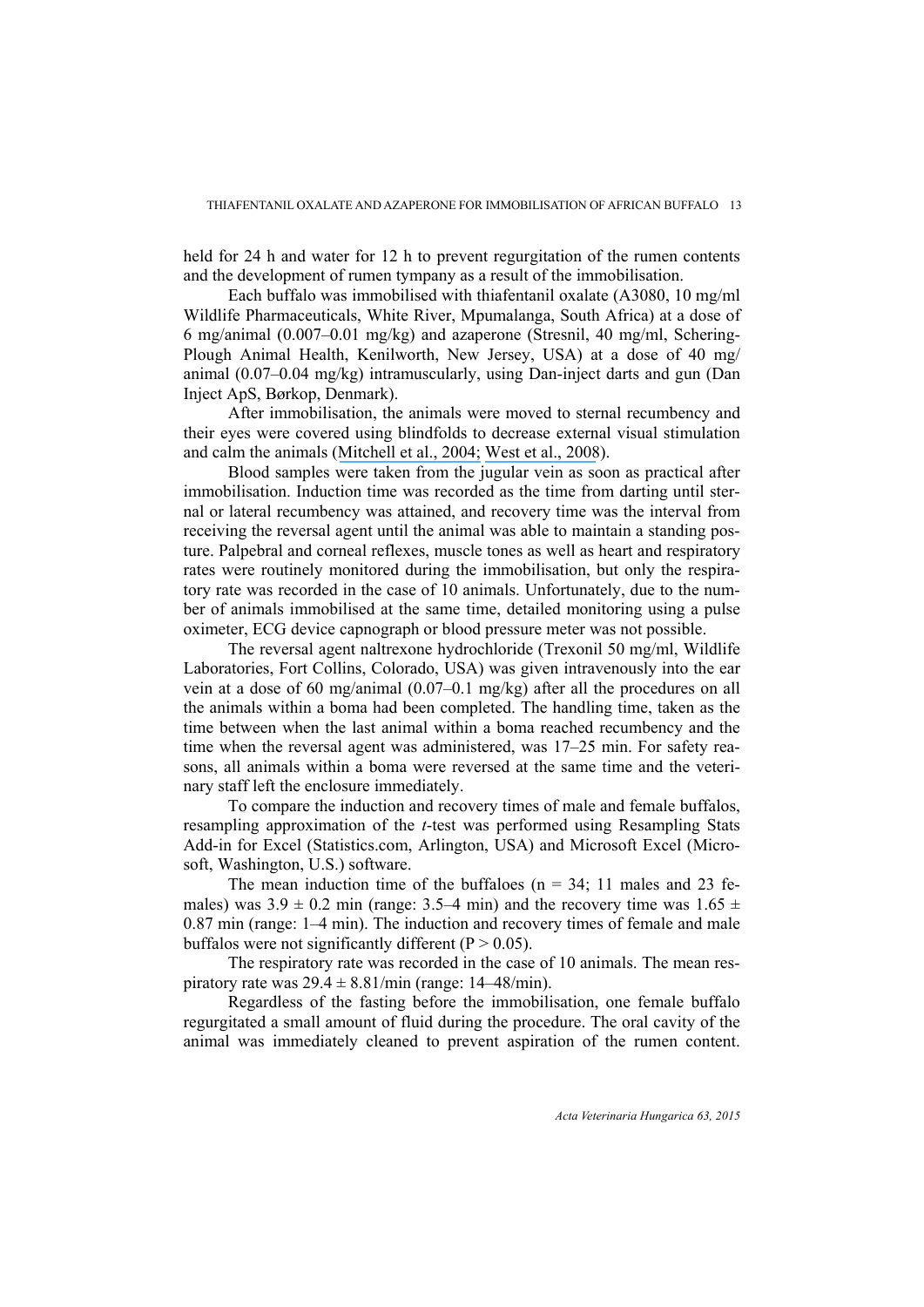## 14 SZABÓ et al.

Apart from this, no adverse, short-term effects were detected after drug administration.

Our results suggest that thiafentanil immobilisation of African buffaloes in bomas is safe and effective. The immobilisation period was sufficient for blood sampling, morphometric measurements, photography, microchip implantation and ear tag placement. Unfortunately, due to the high number of animals immobilised at the same time, detailed monitoring (e.g. pulse oximetry, repeated blood sampling, recording heart rate and respiratory rate) was not possible.

The results of the present study indicate that thiafentanil oxalate, this lowvolume, high-potency, reversible drug combined with azaperone provides fast induction and smooth recovery. The authors recommend this drug combination as a reliable immobilising regimen for African buffaloes.

#### **Acknowledgements**

For their excellent work, we thank the veterinary interns Laura Pittenger and Tony Hall, the Conservation Medicine students and lecturers of Murdoch University: Linda-Jane Bowden, Rebekah Bruce, Petra Connell, Di Crispe, Ashton Hollwarth, Marek Misiewicz, Caroline Mynott, Emily Swan, Rachel Tidman, Tymon Yeo, Jordan Zec, Bec Donaldson, Lian Yeap, Scott McEwing and Kris Warren, and the team of the Loskop Dam Nature Reserve and the Mpumalanga Parks Board.

### **References**

- [Citino, S. B., Bush, M., Grobler, D. and Lance, W. \(2002\): Anesthesia of boma-captured Lichten](https://www.researchgate.net/publication/11334926_Anesthesia_of_Boma-captured_Lichtenstein)stein's hartebeest *(Sigmoceros lichtensteinii)* [with a combination of thiafentanil, mede](https://www.researchgate.net/publication/11334926_Anesthesia_of_Boma-captured_Lichtenstein)[tomidine, and ketamine. J. Wildl. Dis.](https://www.researchgate.net/publication/11334926_Anesthesia_of_Boma-captured_Lichtenstein) **38,** 457–462.
- [Cooper, D. V., Grobler, D., Bush, M., Jessup, D. and Lance, W. \(2005\): Anaesthesia of nyala](https://www.researchgate.net/publication/7840481_Anaesthesia_of_nyala_Tragelaphus_angasi_with_a_combination_of_thiafentanil_A3080_medetomidine_and_ketamine?el=1_x_8&enrichId=rgreq-90a361c02011b18cff76529c77557037-XXX&enrichSource=Y292ZXJQYWdlOzI3MjA3OTY5ODtBUzoyMDE0MjYyMjg3ODEwNjJAMTQyNTAzNTE2Mzk0NA==) *(Tragelaphus angasi)* [with a combination of thiafentanil \(A3080\), medetomidine and](https://www.researchgate.net/publication/7840481_Anaesthesia_of_nyala_Tragelaphus_angasi_with_a_combination_of_thiafentanil_A3080_medetomidine_and_ketamine?el=1_x_8&enrichId=rgreq-90a361c02011b18cff76529c77557037-XXX&enrichSource=Y292ZXJQYWdlOzI3MjA3OTY5ODtBUzoyMDE0MjYyMjg3ODEwNjJAMTQyNTAzNTE2Mzk0NA==)  [ketamine. J. S. Afr. Vet. Assoc.](https://www.researchgate.net/publication/7840481_Anaesthesia_of_nyala_Tragelaphus_angasi_with_a_combination_of_thiafentanil_A3080_medetomidine_and_ketamine?el=1_x_8&enrichId=rgreq-90a361c02011b18cff76529c77557037-XXX&enrichSource=Y292ZXJQYWdlOzI3MjA3OTY5ODtBUzoyMDE0MjYyMjg3ODEwNjJAMTQyNTAzNTE2Mzk0NA==) **76,** 18–21.
- [Cushing, A. and McClean, M. \(2010\): Use of thiafentanil-medetomidine for the induction of anes](https://www.researchgate.net/publication/45088457_Use_of_Thiafentanil-Medetomidine_for_the_Induction_of_Anesthesia_in_Emus_Dromaius_novaehollandiae_Within_a_Wild_Animal_Park?el=1_x_8&enrichId=rgreq-90a361c02011b18cff76529c77557037-XXX&enrichSource=Y292ZXJQYWdlOzI3MjA3OTY5ODtBUzoyMDE0MjYyMjg3ODEwNjJAMTQyNTAzNTE2Mzk0NA==)thesia in emus *(Dromaius novaehollandiae)* [within a wild animal park. J. Zoo Wildl. Med.](https://www.researchgate.net/publication/45088457_Use_of_Thiafentanil-Medetomidine_for_the_Induction_of_Anesthesia_in_Emus_Dromaius_novaehollandiae_Within_a_Wild_Animal_Park?el=1_x_8&enrichId=rgreq-90a361c02011b18cff76529c77557037-XXX&enrichSource=Y292ZXJQYWdlOzI3MjA3OTY5ODtBUzoyMDE0MjYyMjg3ODEwNjJAMTQyNTAzNTE2Mzk0NA==) **41,** [234–241.](https://www.researchgate.net/publication/45088457_Use_of_Thiafentanil-Medetomidine_for_the_Induction_of_Anesthesia_in_Emus_Dromaius_novaehollandiae_Within_a_Wild_Animal_Park?el=1_x_8&enrichId=rgreq-90a361c02011b18cff76529c77557037-XXX&enrichSource=Y292ZXJQYWdlOzI3MjA3OTY5ODtBUzoyMDE0MjYyMjg3ODEwNjJAMTQyNTAzNTE2Mzk0NA==)
- [Cushing, A., McClean, M., Stanford, M., Lohe, T., Alcantar, B. E. and Chirife, A. D. \(2011\): An](https://www.researchgate.net/publication/51954426_Anesthesia_of_Tibetan_Yak_Bos_grunniens_Using_Thiafentanil_-_Xylazine_and_Carfentanil_-_Xylazine?el=1_x_8&enrichId=rgreq-90a361c02011b18cff76529c77557037-XXX&enrichSource=Y292ZXJQYWdlOzI3MjA3OTY5ODtBUzoyMDE0MjYyMjg3ODEwNjJAMTQyNTAzNTE2Mzk0NA==)esthesia of Tibetan yak *(Bos grunniens)* [using thiafentanil–xylazine and carfentanil–](https://www.researchgate.net/publication/51954426_Anesthesia_of_Tibetan_Yak_Bos_grunniens_Using_Thiafentanil_-_Xylazine_and_Carfentanil_-_Xylazine?el=1_x_8&enrichId=rgreq-90a361c02011b18cff76529c77557037-XXX&enrichSource=Y292ZXJQYWdlOzI3MjA3OTY5ODtBUzoyMDE0MjYyMjg3ODEwNjJAMTQyNTAzNTE2Mzk0NA==) [xylazine. J. Zoo Wildl. Med.](https://www.researchgate.net/publication/51954426_Anesthesia_of_Tibetan_Yak_Bos_grunniens_Using_Thiafentanil_-_Xylazine_and_Carfentanil_-_Xylazine?el=1_x_8&enrichId=rgreq-90a361c02011b18cff76529c77557037-XXX&enrichSource=Y292ZXJQYWdlOzI3MjA3OTY5ODtBUzoyMDE0MjYyMjg3ODEwNjJAMTQyNTAzNTE2Mzk0NA==) **42,** 713–717.
- Kreeger, T. J., Arnemo, J. M. and Raath, J. P. (2002): Handbook of Wildlife Chemical Immobilization: International Edition. Wildlife Pharmaceuticals, White River, Mpumalanga, South Africa.
- [Mitchell, K. D., Stookey, J. M., Laturnas, D. K., Watts, J. M., Haley, D. B. and Huyde, T. \(2004\):](https://www.researchgate.net/publication/248335801_The_effects_of_blindfolding_on_behavior_and_heart_rate_in_beef_cattle_during_restraint?el=1_x_8&enrichId=rgreq-90a361c02011b18cff76529c77557037-XXX&enrichSource=Y292ZXJQYWdlOzI3MjA3OTY5ODtBUzoyMDE0MjYyMjg3ODEwNjJAMTQyNTAzNTE2Mzk0NA==) [The effects of blindfolding on behavior and heart rate in beef cattle during restraint. Appl.](https://www.researchgate.net/publication/248335801_The_effects_of_blindfolding_on_behavior_and_heart_rate_in_beef_cattle_during_restraint?el=1_x_8&enrichId=rgreq-90a361c02011b18cff76529c77557037-XXX&enrichSource=Y292ZXJQYWdlOzI3MjA3OTY5ODtBUzoyMDE0MjYyMjg3ODEwNjJAMTQyNTAzNTE2Mzk0NA==) [Anim. Behav. Sci.](https://www.researchgate.net/publication/248335801_The_effects_of_blindfolding_on_behavior_and_heart_rate_in_beef_cattle_during_restraint?el=1_x_8&enrichId=rgreq-90a361c02011b18cff76529c77557037-XXX&enrichSource=Y292ZXJQYWdlOzI3MjA3OTY5ODtBUzoyMDE0MjYyMjg3ODEwNjJAMTQyNTAzNTE2Mzk0NA==) **85,** 233–245.
- [Napier, J. E., Loskutoff, N. M., Simmons, L. G. and Armstrong, D. L. \(2011\): Comparison of car](https://www.researchgate.net/publication/230806232_Comparison_of_Carfentanil-Xylazine_and_Thiafentanil-_Medetomidine_in_Electroejaculation_of_Captive_Gaur_Bos_gaurus?el=1_x_8&enrichId=rgreq-90a361c02011b18cff76529c77557037-XXX&enrichSource=Y292ZXJQYWdlOzI3MjA3OTY5ODtBUzoyMDE0MjYyMjg3ODEwNjJAMTQyNTAzNTE2Mzk0NA==)[fentanil-xylazine and thiafentanil-medetomidine in electroejaculation of captive gaur](https://www.researchgate.net/publication/230806232_Comparison_of_Carfentanil-Xylazine_and_Thiafentanil-_Medetomidine_in_Electroejaculation_of_Captive_Gaur_Bos_gaurus?el=1_x_8&enrichId=rgreq-90a361c02011b18cff76529c77557037-XXX&enrichSource=Y292ZXJQYWdlOzI3MjA3OTY5ODtBUzoyMDE0MjYyMjg3ODEwNjJAMTQyNTAzNTE2Mzk0NA==) *(Bos gaurus)*[. J. Zoo Wildl. Med.](https://www.researchgate.net/publication/230806232_Comparison_of_Carfentanil-Xylazine_and_Thiafentanil-_Medetomidine_in_Electroejaculation_of_Captive_Gaur_Bos_gaurus?el=1_x_8&enrichId=rgreq-90a361c02011b18cff76529c77557037-XXX&enrichSource=Y292ZXJQYWdlOzI3MjA3OTY5ODtBUzoyMDE0MjYyMjg3ODEwNjJAMTQyNTAzNTE2Mzk0NA==) **42,** 430–436.

*Acta Veterinaria Hungarica 63, 2015*